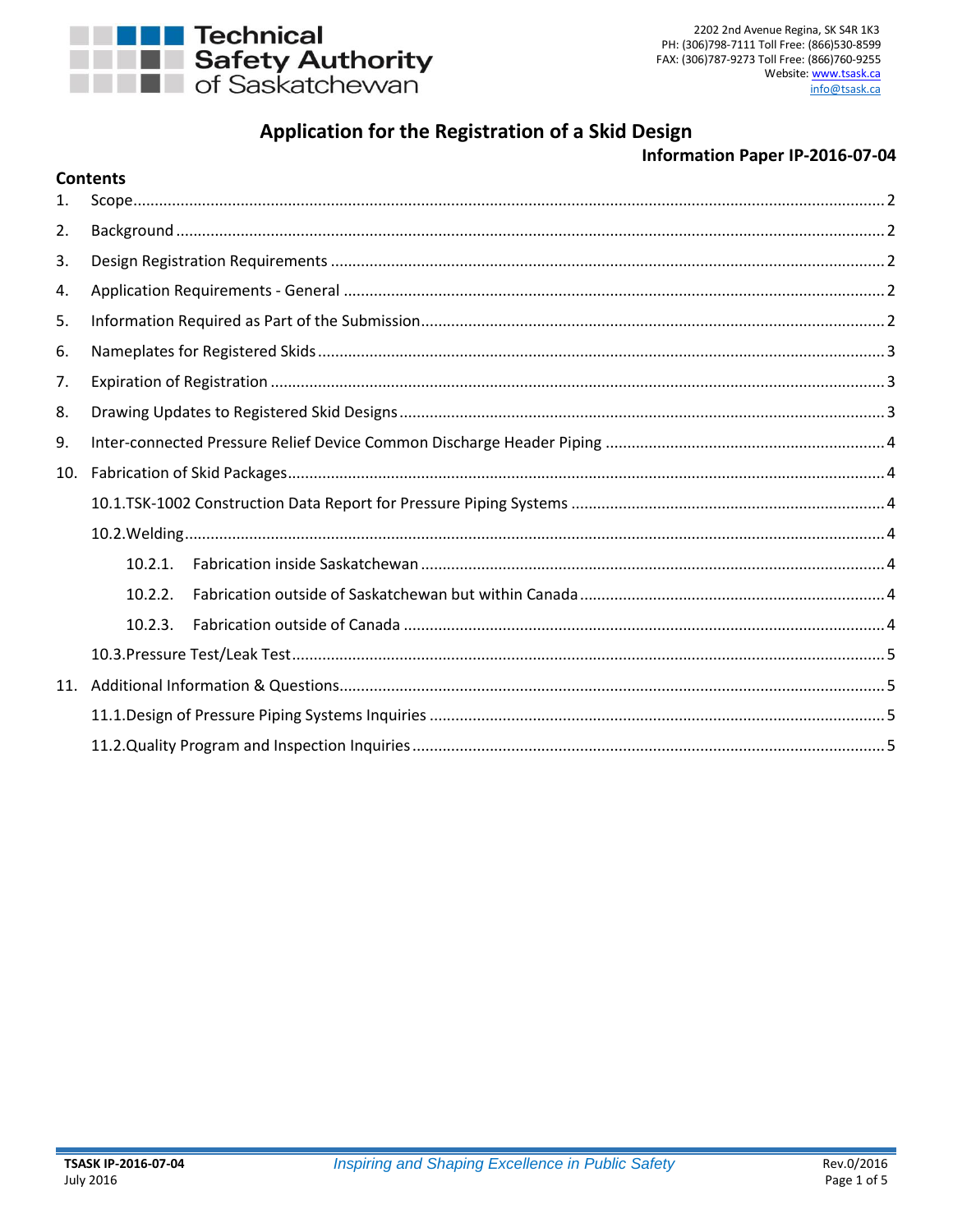

## <span id="page-1-0"></span>**1. Scope**

This information paper details an option for skid manufacturers to register their skid designs with TSASK Codes & Standards Compliance. The process of skid design registration is much like the fitting registration process already in place.

Once the skid is registered, manufacturers are allowed to fabricate several of the same skids without re-registering the design. Registered designs expire after 10 years – just like a fitting.

Please return to Policy Paper *[TSASK-2016-07-01 Application for the Registration of a Pressure Piping Design](http://www.tsask.ca/public/pdf/2016%20Pressure%20Piping/TSASK-2016-07-01_-_Application_for_Pressure_Piping_Review.pdf)* for detailed information on other submission requirements once you have finished reading this paper

## <span id="page-1-1"></span>**2. Background**

Often manufactures make equipment skids that are identical. All that changes are the serial numbers on the vessels.

When reviewing designs, manufactures are required to submit the same information to TSASK Codes & Standards Compliance for every pressure piping design that has their skid as part of the design. TSASK has recognized, that in many cases, these stand-alone skids should not have to be reviewed again.

#### <span id="page-1-2"></span>**3. Design Registration Requirements**

If the manufacturer would like to avoid submitting the skid design information each time the skid is registered as part of a pressure piping package, the manufacturer shall register the skid package as a separate pressure piping design. The skid package shall be assigned a unique TSASK registration number.

Once registered, the manufacturer shall provide the designers of pressure piping systems with the TSASK registration number for the skid for future new or altered pressure piping design registrations. No more information shall be required.

## <span id="page-1-3"></span>**4. Application Requirements - General**

The application shall include:

 A completed *TSK-1011 – [Application for the Registration of a Pressure Piping Design.](http://www.tsask.ca/public/pdf/2016%20Pressure%20Piping/TSK-1011_-_Application_for_the_Registration_of_a_Pressure_Piping_Design_Form.pdf)* Under Part IV(B), check box 3 that states:

"*Skid design submission. See IP-2016-07-04*."

- Three copies of the completed, stamped and signed *TSK-1003 – [General Engineering Requirements for Design &](http://www.tsask.ca/public/pdf/2016%20Pressure%20Piping/TSK-1003_-_General_Engineering_Requirements_for_Pressure_Piping.pdf)  [Construction of Pressure Piping Systems](http://www.tsask.ca/public/pdf/2016%20Pressure%20Piping/TSK-1003_-_General_Engineering_Requirements_for_Pressure_Piping.pdf)*.
- Two complete sets of design drawings and design documents such as line lists. A third copy may be added if the Client/Manufacturer requires a returned stamped copy. An additional fee shall apply.
- If applicable, the registration number of the Owner's Pressure Relief Path (PRP) Stop Valve Control Program or QMS registration number if the PRP Stop Valve Control program is part of the Owner's QMS (*TSK-1011 Part III*).

## <span id="page-1-4"></span>**5. Information Required as Part of the Submission**

Please ensure that the design drawings and design documents include the following:

- P&ID depicting the general arrangement of all boilers, pressure vessels, pressure piping systems and/or fittings on the skid;
- Pressure piping line lists detailing the piping specifications and design conditions (size of the line, material specifications, schedules, maximum pressures and temperatures, MDMT if applicable, corrosion allowance, radiography, test medium and pressure, and PWHT time and temperature) for each pressure piping system on the skid unless you have your piping material specifications registered with TSASK as part of the QCP/QMS option. If the piping material specifications are registered, provide the piping material specification registration number in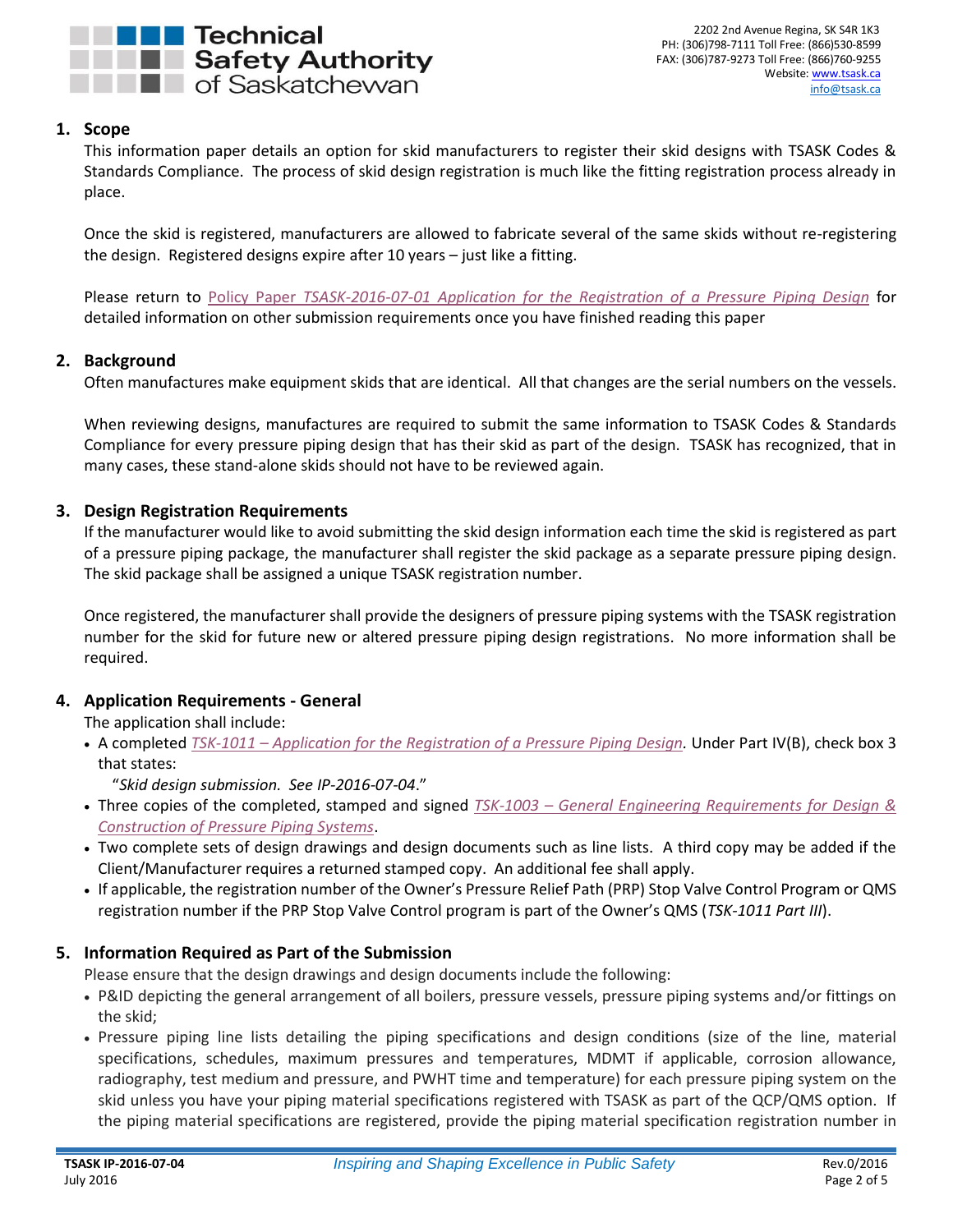# Technical **THE Safety Authority T** of Saskatchewan

Part II of *[TSK-1011 Application for the Registration of a Pressure Piping Design.](http://www.tsask.ca/public/pdf/2016%20Pressure%20Piping/TSK-1011_-_Application_for_the_Registration_of_a_Pressure_Piping_Design_Form.pdf)* Ensure that the line list is very clear which specification covers each line. Maximum pressures and temperatures, and line sizes as well as any other information not specified on the piping material specification shall be included on the line list;

- A list of pressure relief devices (PRD) to be used on the skid including their capacities and set pressures (indicating the equipment each PRD is protecting is beneficial);
- A detailed description of the pressure test/leak test procedure (depending on Code of Construction) if different from the procedure within the QMS/QCP manuals;
- A signed letter from the owner of the pressure piping system acknowledging specific lines designated as **Category D** fluid service if applicable;
- Any other information that the TSASK Design Reviewer may require to ascertain that the design is suitable for registration;
- Design drawings and piping line lists **shall be** stamped, dated and signed by a Professional Engineer as defined in *The Engineering and Geoscience Professions Act* of Saskatchewan; and
- Complete and sufficiently detailed drawings so that Design Reviewers will not have to assume anything and the same drawings and specifications could be used to build the exact system and have it meet the code.

Refer to *IP-2016-07-05 - [Pressure Piping Registration Submission Package Checklist](http://www.tsask.ca/public/pdf/2016%20Pressure%20Piping/IP-2016-07-05_-_Pressure_Piping_Registration_Submission_Package_Checklist.pdf)*.

# <span id="page-2-0"></span>**6. Nameplates for Registered Skids**

Every manufacturer shall attach to each skid fabricated to a registered design a nameplate that identifies the skid. As a minimum, the nameplate shall include:

- Manufacturer's name;
- Manufacturer's identification number/serial number for the skid; and
- TSASK skid design registration number.

The nameplate shall be:

- attached securely to the skid;
- located where the information on the nameplate shall be easily read;
- large enough to be read but not so large that it interferes with the skid components; and
- attached by the manufacturer upon final acceptance of the fabrication.

For skids that will be subjected to harsh environments, the nameplate may be located within a protective housing.

## <span id="page-2-1"></span>**7. Expiration of Registration**

Registered designs shall expire 10 years from the registration date. At that time, all fabrication of skids using the expired design shall cease.

TSASK may suspend the registration of a design if:

- the manufacturer makes a significant change to the design;
- TSASK determines the manufacturer is not complying with the registered design or the obligations of having a registered skid design;
- legislative or code changes make the design obsolete; or
- any other circumstance that may require the suspension of the design.

# <span id="page-2-2"></span>**8. Drawing Updates to Registered Skid Designs**

If a manufacturer makes a change to the registered design, the manufacture shall notify TSASK of the revision change on the drawing and explain the change that was made. This notification may be by email, letter or fax.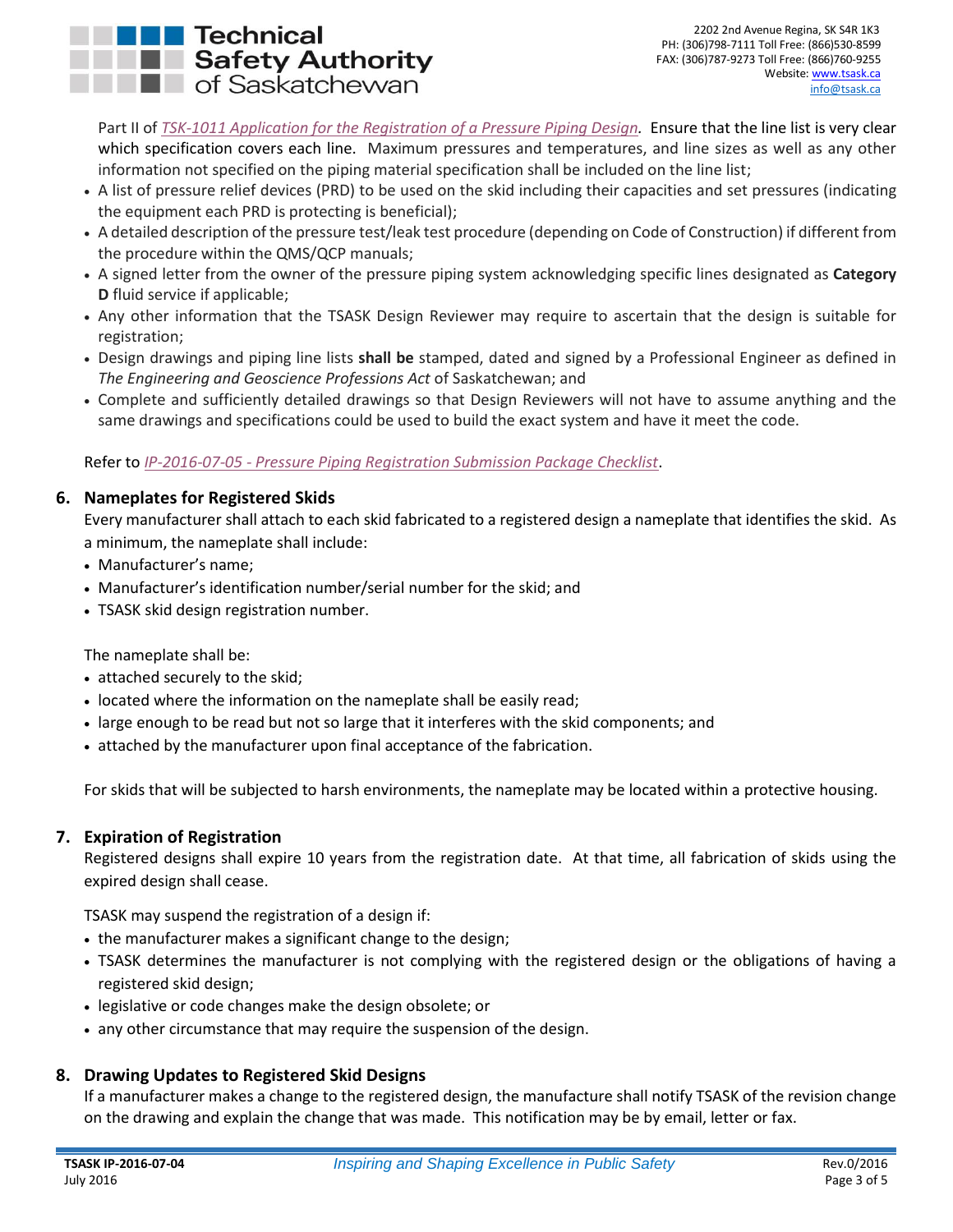

Once Codes & Standards receives the notification of the drawing revision change, the Design Reviewer shall either:

- accept the change and index the revision number on the registered skid design with no further requirements; or
- require the manufacturer to treat the revision as a new skid design.

Manufacturers shall keep TSASK apprised of any changes or risk losing the ability to register the skid design.

#### <span id="page-3-0"></span>**9. Inter-connected Pressure Relief Device Common Discharge Header Piping**

There shall be no interconnected pressure relief device common discharge header piping between the skid, other skids and/or the distribution pressure piping system. All skid designs registered shall be stand-alone packages.

#### <span id="page-3-1"></span>**10. Fabrication of Skid Packages**

<span id="page-3-2"></span>*10.1. [TSK-1002 Construction Data Report for Pressure Piping Systems](http://www.tsask.ca/public/pdf/2016%20Pressure%20Piping/TSK-1002_-_Construction_Data_Report_for_Pressure_Piping_Systems.pdf)* Refer to information paper *[IP-2014-03-001 Guide for Completing](http://www.tsask.ca/public/pdf/2016%20Pressure%20Piping/IP-2014-03-01_-_Guide_for_Completing_Form_TSK-1002.pdf) Form TSK-1002 Construction Data Report for [Piping Systems](http://www.tsask.ca/public/pdf/2016%20Pressure%20Piping/IP-2014-03-01_-_Guide_for_Completing_Form_TSK-1002.pdf)* for guidance on completing *TSK-1002*. Ensure you are using the most recent copy of IP-2014-03- 001 by checking the footer which should have Rev.1/2016.

Manufacturers shall ensure that each skid fabricated shall have a TSK-1002 form completed. The form shall be submitted to TSASK Codes & Standards Compliance with the skid design registration number included in Part 1. A unique Manufacturer's identification number or serial number shall also be included.

Manufacturers shall ensure that pressure piping lines are clearly identified so that any inspector can easily match the lines on *TSK-1002* with the lines in the field. Additional information may be required to ensure the materials can be verified such as Mill Test Reports, Purchase Orders and/or delivery information.

As per the QMS/QCP manual being followed, TSASK shall be notified prior to the commencement of fabrication. If the pressure piping system is to be fabricated for inventory, the fabricator shall inform the TSASK Inspector that there is no owner inspector.

#### <span id="page-3-4"></span><span id="page-3-3"></span>*10.2. Welding*

#### *10.2.1. Fabrication inside Saskatchewan*

All welding shall be performed in accordance with ASME Section IX to a qualified welding procedure registered with TSASK in conjunction with a TSASK registered Quality Control Program (QCP) or Quality Management System (QMS). Refer to CSA B51-14 *Clause 4.5.1 & 4.5.2*.

#### <span id="page-3-5"></span>*10.2.2. Fabrication outside of Saskatchewan but within Canada*

Fabricators shall follow the requirements of the jurisdiction of record and the owner's requirements. Refer to CSA B51-14 *Clause 4.5.1 & 4.5.2*.

## <span id="page-3-6"></span>*10.2.3. Fabrication outside of Canada*

Fabricators shall follow the guidance of CSA B51-14 *Clause 4.5.3* for fabrication outside of Canada.

As a minimum, fabricators shall provide TSASK with the:

- name and qualifications (specifically National Board Number or equivalent) of the inspector or third party authorized inspection agency employing the inspector;
- Code of Construction (ASME or equivalent);
- owner's requirements; and
- evidence of an approved quality control program (or equivalent).